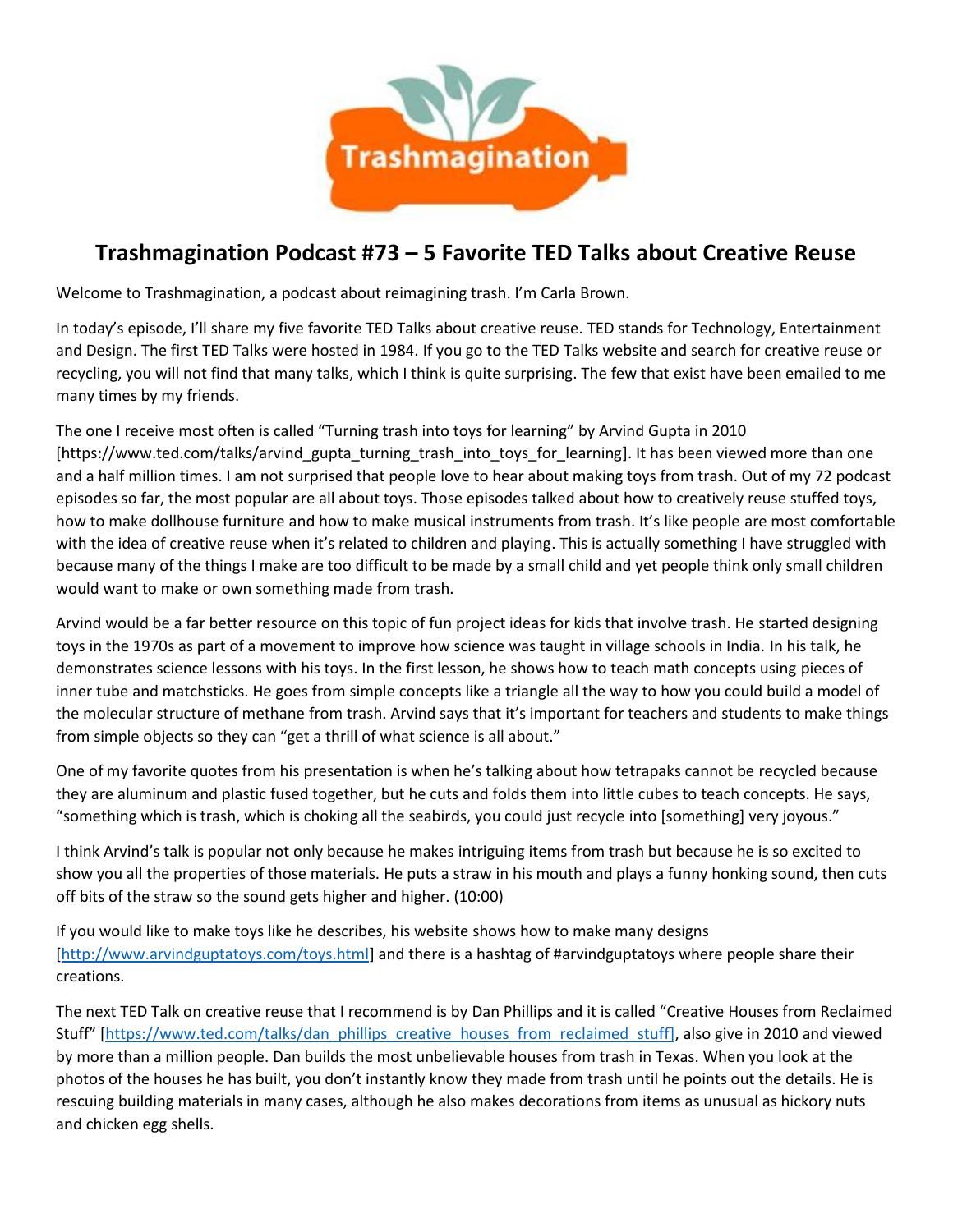Dan gives his opinions on why so many building supplies get thrown away. He says it is because our brains like to see patterns, and we like for things to look the same from one context to the other. So when a window breaks or there is some imperfection in whatever material we are using, we say it is trash. When he builds homes, he takes delight in the imperfect and finds ways to make them work together. If a piece of wood isn't perfect, he uses his skills to make it work rather than bringing it to the dumpster.

So perhaps one of the most important skills we can learn when it comes to creative reuse is to be okay with things not looking the same. Dan encourages us to have more open-mindedness about what is the acceptable pattern of things. He says "Repetition creates pattern. If I have 100 of these, 100 of those, it makes no difference what these and those are. If I can repeat anything, I have the possibility of a pattern."

I love what Dan is saying here. I think that's why so much creative reuse art is about using trash items over and over again in a pattern. We have to emphasize the pattern part of the art so people can get over the idea that we are using an unexpected material.

The next TED Talk I recommend is by Suzanne Tick and her TED Talk was called "Weaving trash into treasure" in 2016 [https://www.youtube.com/watch?v=LpoVsgySoeE]. Of course I was so excited to find this TED Talk because she is a weaver like me and she weaves with trash like me. We even share a name (Susanne is my middle name although I spell it differently.) The way she talks about weaving on the loom is exactly how I feel. She says, "The process of weaving the loom allowed me to relax and forgive myself and forgive others."

Her dad was a scrap metal dealer by profession and so she grew up in a creative reuse household. Her dad even used to provide a warehouse for local creative reuse artists. In her talk, Suzanne shares examples of her many very unusual weaving projects, such as a weaving she made with 3,500 metal dry cleaner hangers for the Gates Foundation which now hangs between the offices of Bill and Melinda Gates.

To make this weaving, Suzanne needed help to gather enough hangers. Creative reuse projects are often collaborative. You need help collecting enough materials. Like Dan Phillips said in the previous talk, the human brain needs patterns to recognize value. Creative reuse artists are often asked to make art installations that are enormous. But it's not easy to gather thousands of items that most people throw away without a thought. So many of my creative reuse project ideas have been put to the side because I just can't get enough of the same material in a large enough quantity.

Suzanne's dry cleaner hanger weaving project started as a small weaving inside her holiday cards for friends and family, and one person then hired her to make the huge sculpture. I think this is another great point about creative reuse. It is important to make a little prototype and put it out there. You never know who will get excited about it, and then support your project or connect you with the right people so you get to build your entire vision. Or your small vision might exponentially grow with the unexpected input of an enthusiastic person.

Another thing I admire about Suzanne's work is that she creatively reuses materials that are very difficult to reuse. In addition to dry cleaning hangers, she wove her divorce papers after shredding them. She wove Mylar balloons that washed up on the beach. She wove a piece for a synagogue from the Mylar balloons, and here's something she said about that: "People go to worship and pray sometimes because they feel like trash and disposed, and what we really want to feel is picked up and repurposed and transformed into something beautiful, and connected to something."

This goes to the heart of why I do creative reuse. I think it's about a lot more than reducing trash. It is about being mindful about what is around us, and sending a message that we value each other.

The next TED Talk I recommend is by Jamie Furniss called "The World's Best Recyclers are Not Environmentalists" from 2011 [https://www.youtube.com/watch?v=m5b56eQ\_fJk]. Jamie went to Pearson College in British Columbia which I also attended, although I attended about 15 years before Jamie. Pearson College is a school with about 200 students per year, all on scholarship and it was created based on the idea that if you get a bunch of young people together from many cultures, they might go out into the world and become a force for change. After attending Pearson College, Jamie studied international development and became an expert on the garbage collectors in Cairo, Egypt.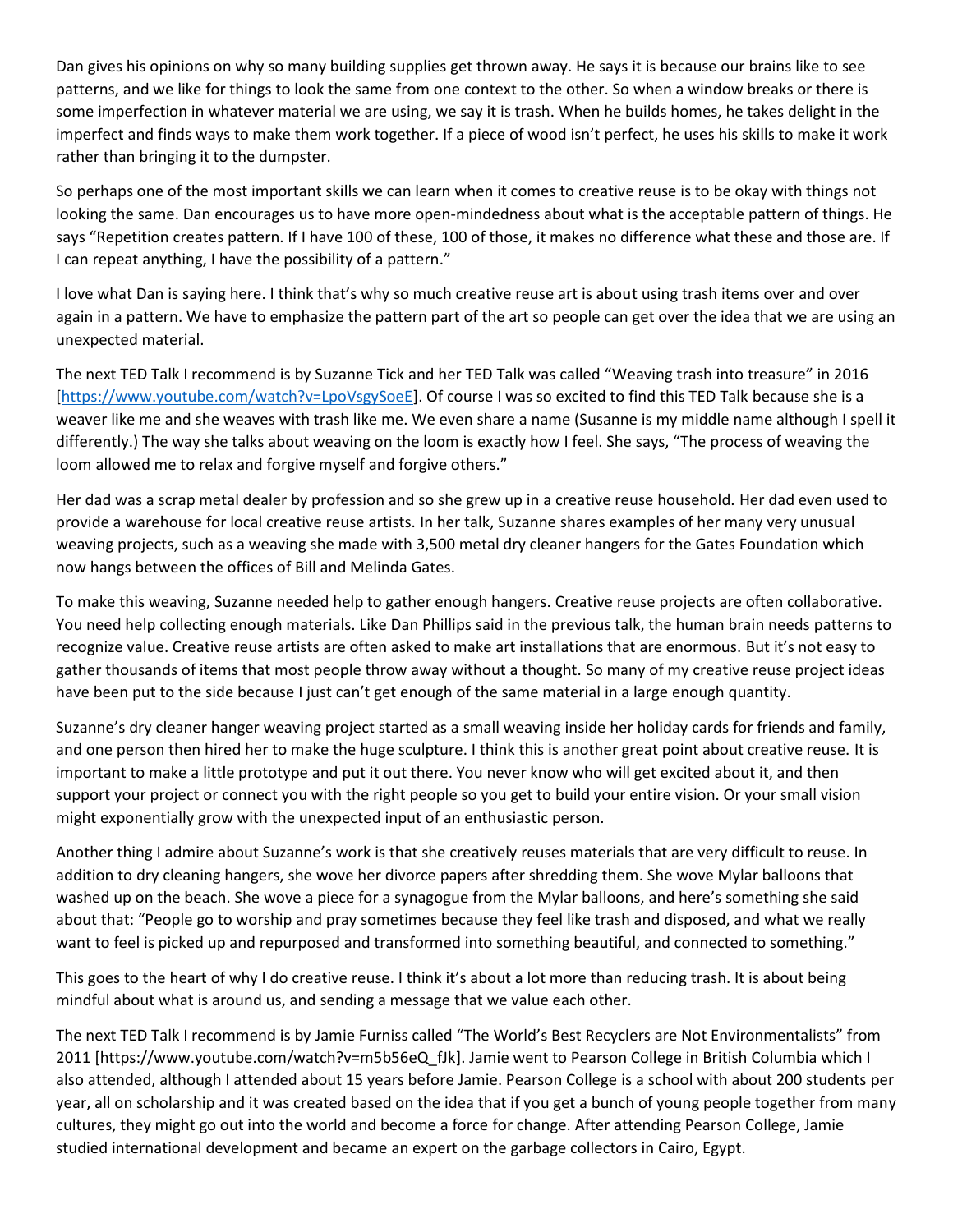In his TED Talk, he talks about how our waste management system in the West creates an illusion of cleanliness. When we put our trash on the curb, it disappears and if we can't see our trash, that means everything is good. But that waste still exists. In other cultures, trash and recycling is processed in a more visible way, and this can lead to more innovative creative reuse.

This week I learned about a concept called Jevons Paradox, which says that when technology improves how efficiently we use a resource, sometimes that means we use it more, not less. Efficiency does not always lead to conservation of resources. So for example, when our trash is efficiently taken away, we might produce more trash.

In Cairo, at first glance, there is nothing efficient about how waste is processed. Jamie shows photos of people processing it in great big piles. But in Egypt, the recycling rate is 80%. In comparison, many Western countries recycle only about 25% of waste.

In Egypt, there are two garbage collection systems. The first is a system like ours with trucks and landfills which has only existed for a decade or two, built based on advice from Europeans. But before that system came, there was a community of people who processed trash called the Zabbaleen. They process about 15,000 tons per day. They sort through trash, separate items based on material and then sell it to factories to be reused. As Jamie says, "This is a business of resource extraction, not waste disposal." That is how they had such a high recycling rate.

Some women micro-entrepreneurs in this community creatively reuse trash to make items. They weave plastic into bags, make paper and sew patchwork [https://www.forbes.com/sites/elizabethmacbride/2017/01/08/in-cairos garbage-city-the-lure-of-profits-is-strong-so-are-the-mothers/#1f6dd9721c39]. I would like to learn more about this creative reuse community.

Association for Protection of the Environment - http://www.ape.org.eg/index.html

The last TED Talk about creative reuse that I recommend is by Akira Sakano. Her talk is called "ZERO WASTE - A way to enrich your life & the society" from 2016 [https://www.youtube.com/watch?v=pgRnAsK18es]. Akira lives in Kamikatsu, the first community in Japan which set a goal for zero waste. The town works on this goal mostly through composting and recycling. Residents sort waste into 45 categories. Akira talks about how sorting waste makes people reconsider taking the item in the first place. Since a disposable coffee cup contains four types of waste, that's a lot of work. In that context, it is less work to bring your own reusable cup.

The part of their efforts that I'm most interested in is of course how they encourage creative reuse. There is a shop in town called the Kuru-kuru shop. Kuru-kuru means "circulate." It has items people can take for free. In one year, the shop resulted in 11 tons of material being reused, which is a lot for a small rural town.

In addition they have the Kuru-kuru Craft Center where people remake items and upcycle things into new items. For example, Akira wears a beautiful coat made from a fish flag. This is a decorative flag that is typically flown on Children's Day. Craftspeople in town made these coats and many other beautiful items for the shop.

There is also a pub in town that was built from upcycled building materials. It is a cool looking building with a wall made from recycled windows [https://www.weforum.org/agenda/2017/11/this-japanese-pub-is-made-out-of-100-recycled materials]. It is my dream to visit Kamikatsu some day.

Great Big Story - https://www.youtube.com/watch?v=OS9uhASKyjA

Stories - https://youtu.be/eym10GGidQU

## **Thank you!**

Thank you for listening! This was a lot of fun! I think I might do more episodes about the best TED Talks related to creative reuse, so if you come across a good one, please let me know at trashmagination@gmail.com. Until next time – may you see more TED talks on creative reuse as a source of inspiration in your life!